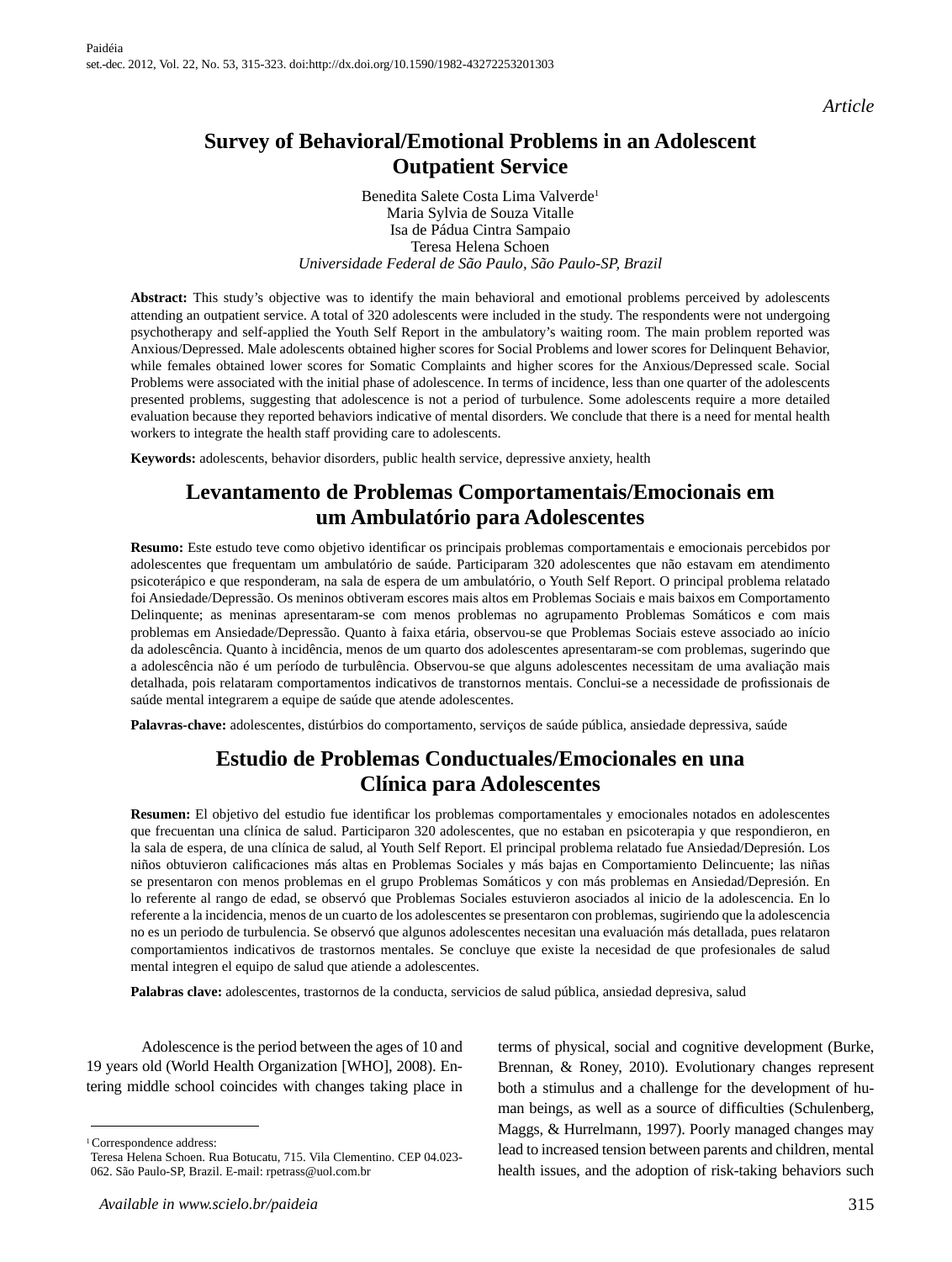as the consumption of alcohol and other drugs (Costello, Foley, & Angold, 2006; Dallo & Martins, 2011). Even though the period of adolescence, in comparison to earlier developmental stages, presents a lower prevalence of acute diseases (Bee & Boyd, 2011), adolescents still require medical care both to treat (chronic or acute) conditions and health problems arising from behavior that put their lives or health at risk (Vitalle et al., 2010). A total of 10% to 25% of young individuals present some type of mental condition (Merikangas et al., 2010).

Emotional maladjustment is a problem that has worsened in recent decades with chronic and severe consequences. There seems to be a relationship between health problems during adolescence and behavioral problems (Costello et al., 2006; Pacheco, Vitalle, Montesano & Pedromônico, 2003). A study conducted in an outpatient clinic for children and adolescents with obstructive sleep disorders (Uema, Vidal, Fujita, Moreira, & Pignatari, 2006) reported that one quarter presented externalizing disorders. Children and adolescents with epilepsy presented more behavioral and emotional problems than the control group, especially the boys (Høie et al., 2006). Zashikhina and Hagglof (2007) found similar results when studying adolescents with chronic diseases, especially girls with asthma and boys with epilepsy. Adolescents with inflammatory bowel disease presented more symptomatic behaviors such as anxiety and depression, social problems, thought problems, and somatic complaints (Väistö, Aronen, Simola, Ashorn, & Kolho, 2009). Children who become anxious in the face of dental treatment also presented more indicators of stress and emotional and behavioral problems (Cardoso & Loureiro, 2005). Mota, Bertola, Kim and Teixeira (2010) observed that children with Noonan Syndrome presented behavior indicative of anxiety/depression and aggressiveness. Fontes Neto et al. (2005) interviewed mothers of children and adolescents with atopic dermatitis and observed that these patients presented more internalizing and externalizing problems than the control group, especially anxiety and depression, thought problems and aggressiveness.

Behaviors that negatively affect social relationships are more evident at the beginning and at the midway point of adolescence, between 11 and 16 years old (Pacheco, Alvarenga, Reppold, Piccinini, & Hutz, 2005). A Swiss epidemiological study reported that older adolescents, assessed by the Youth Self Report (YSR), presented slightly more attention deficit than younger adolescents (Steinhausen & Metzke, 1998). Older Greek adolescents, assessed by the same instrument, also presented more problems, especially in the domain of Delinquent Behavior (Roussos et al., 2001). Other studies, however, show that behavioral problems and externalizing problems diminish with age, while internalizing problems increase with age (Crijnen, Achenbach, & Verhulst, 1997; Merikangas et al., 2010).

It seems that antisocial behavior is more common among boys, though girls have also presented externalizing problems (Donaldson & Ronan, 2006; Pacheco et al., 2005; Silva, 2003). Depressive symptoms may also emerge during adolescence: 40% of adolescents are described by parents and teachers as being unhappy, sad or depressive (Achenbach & Edelbrock, 1981). Giannakopoulos, Tzvara, Dimitrakaki, Ravens-Sieberer and Tountas (2010) observed, after interviewing adolescents at school, that there were no differences in relation to gender or age among those who had a medical appointment in the past four months or were hospitalized in the past year in comparison to those who did not have medical appointments in the same period. However, those who had been hospitalized reported poorer physical wellbeing and more emotional and behavioral problems. Chronic diseases seem to be accompanied by behavioral and emotional changes.

According to the Guidelines for Adolescent Preventive Services, every adolescent should attend at least one routine medical appointment a year to assess his/her medical and psychosocial condition; the service should be appropriate for the individual's age and stage of development (American Medical Association [AMA], 1997). Identifying the characteristics of the population using health services is necessary to improve care delivery (Silvares, 1989). Health workers need to identify those using the service and the needs of its clientele to provide a more comprehensive and individualized health approach. This study's objective was to identify the main behavioral and emotional problems perceived by the adolescents attending an adolescent outpatient service.

#### **Method**

## **Participants**

Information was collected from the medical records of 320 adolescents not undergoing psychological/psychiatric care and who were cared for from 2004 to 2006 in an adolescent outpatient service at the Pediatrics Department of the *Universidade Federal of São Paulo*. The respondents' average age was 14.694 years old (*SD* = 1.968). A total of 120 (37.5%) adolescents were males with an average age 14 years old  $(SD = 2)$  and 200 (62.5%) were females with an average age of 15 years old  $(SD = 2)$ . A total of 27 medical records were excluded because they lacked information concerning the instrument used or because they did not report whether the patients were undergoing any psychological or psychiatric care. The sample was divided according to age groups: initial adolescence (11 to 13 years old), midway adolescence (14 to 16 years old) and final adolescence (17 and 18 years old). The initial adolescence group was composed of 94 adolescents, 50 (53.19%) of which were females; the midway adolescence group was composed of 163 adolescents, 100 (61.35%) were females; and the final stage adolescence group was composed of 64 adolescents, 51 of which (79.69%) were females.

### **Instrument**

The instrument used to evaluate behavioral problems was the Youth Self Report (YSR) (Achenbach, 1991). This instrument is used in more than 60 different cultures and has been employed internationally in epidemiological studies as part of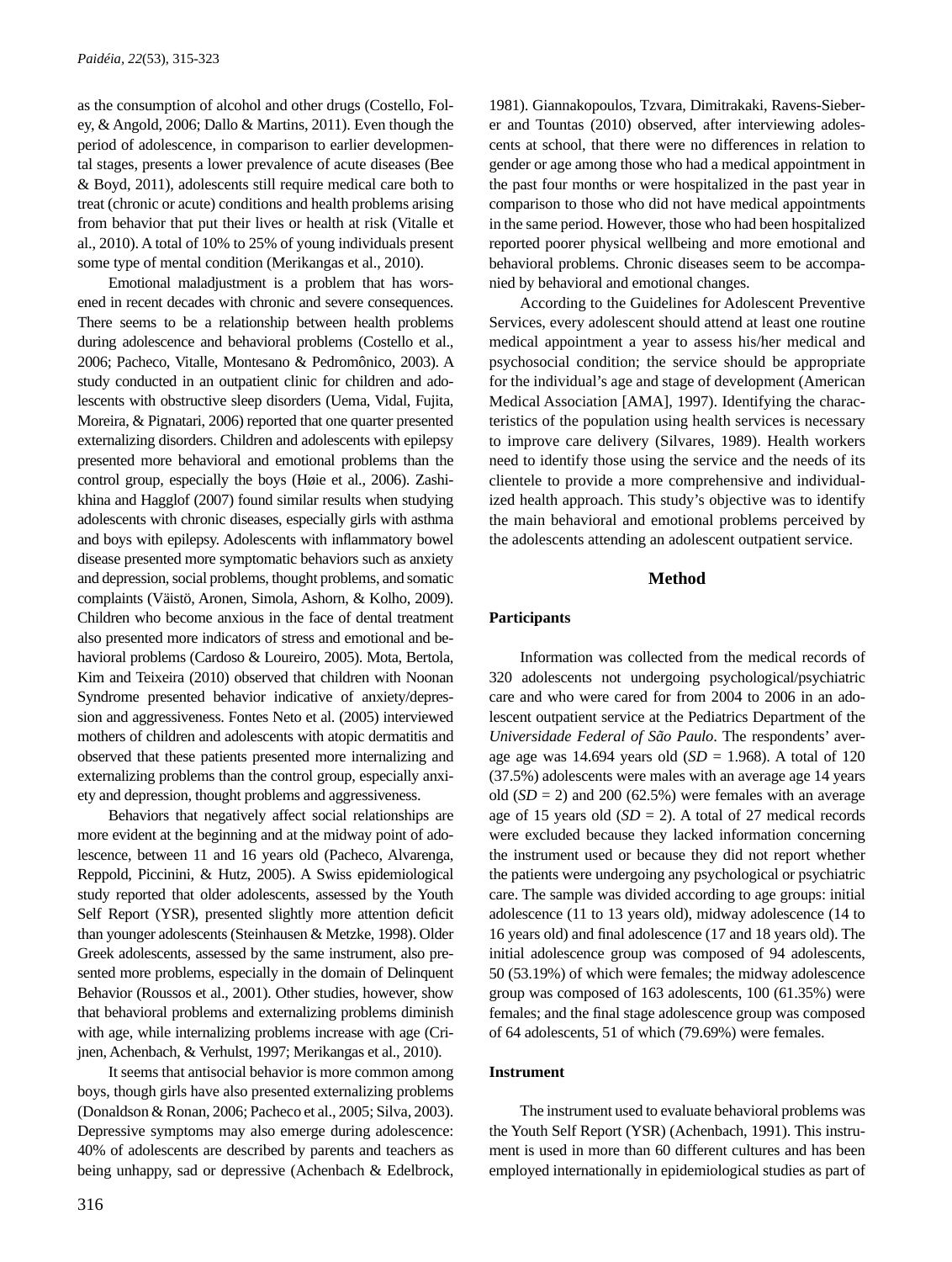the diagnostic process and to compare behavioral/emotional problems among cultures (Achenbach et al., 2008; Ferdinand, 2008; Honkalampi et al., 2009). Researchers have developed studies using the family of tools developed by the Achenbach System of Empirically Based Assessment (ASEBA), in order to identify individuals with a high risk of psychiatric disorders and who, therefore, require more detailed evaluation (Marteleto, Schoen-Ferreira, Chiari, & Perissinoto, 2011; Oliveira-Monteiro, Negri, Fernandes, Nascimento, & Montesano, 2011). The version used in this study was provided by the current representative of ASEBA in Brazil.

The instrument is structured to obtain answers concerning the adolescent's competencies and problems experienced in the six months prior to the form's completion. Time spent to answer the instrument is approximately 20 minutes. The YSR is composed of 138 items written in the first person present tense organized in two parts: (1) refers to the adolescents' competencies and their involvement in various activities, social relationships, and academic performance and (2) refers to the evaluation of behavioral problems and socially desirable behavior, and is structured around 118 items of clinical relevance through a Likert scale (Achenbach, 1991). This study focused on the second part of the instrument. The items' factor analysis enabled the organization of the instrument into scales (internalizing and externalizing) and the grouping of syndromes (Achenbach et al., 2008).

Because there is no Brazilian standard, we adopted the original American standard-values in the analysis. The raw score obtained on the YSR for each of the scales and syndromes is converted into T scores that express the raw score – sum of items – in terms of its distance in standard deviation units, establishing an average of 50 and a standard deviation of 10:  $T = z(10) + 50$ . A large part of Brazilian studies use this form of correction (Borsa & Nunes, 2008; Pacheco et al., 2003; Schoen-Ferreira, 2007). The adolescents can be classified into the non-clinical range (fewer problems) or into the clinical range (more problems). Many Brazilian studies use this form of analysis to verify this instrument's results (Dall'Agnol, Fassa, & Facchini, 2011; Schoen-Ferreira, Aznar-Farias, & Silvares, 2003).

## **Procedure**

**Data collection.** The adolescents were invited to selfapply the YSR while waiting for their appointments in any of the specialties: adolescent medicine, speech therapy, dental care, physical education, psychology, psychiatry or nutrition, as part of the patient's outpatient routine. An active search was performed in the patients' medical records to identify those who had already completed the instrument's complete form and reported no psychotherapy or psychiatric treatment at the time.

**Data analysis.** The adolescents' answers to the YSR were analyzed through the Assessment Data Manager (ADM), software specifically developed to analyze ASEBA's family of tools. When checking the answers provided to the YSR's items, the program classifies adolescents into Clinical, Borderline and Non-clinical ranges (Achenbach, 1991). The categories Borderline and Clinical were grouped according to the manual, thus, two categories remained: Clinical (more behavioral problems) and Non-clinical (fewer behavioral problems). The percentages of individuals classified into the clinical and non-clinical ranges in each of the scales and syndromes were computed and the Chi-square test for independent samples was used for the statistical analysis;  $p \le 0.05$  was adopted.

## **Ethical Considerations**

The research project that originated this study was approved by the Ethics Research Committee at the Universidade Federal of São Paulo (CEP nº 0985.07) and was also authorized by the ambulatory's director board.

### **Results**

This study's results report to the percentage of adolescents attending an outpatient service who perceived the presence of behavior indicative of some psychological suffering and are classified into the clinical range (more problems). The main problem reported by the adolescents was anxiety/depression (22.5%). The scale Externalizing and the scales Anxious/Depressed, Delinquent Behavior, and Aggressive Behavior were associated with the female gender (Table 1). It is important to note that most adolescents were not considered to be within a clinical range on any of the scales, with the exception of the Total Problems scale. Adolescents of all age groups were classified into the clinical range (Table 2), though only the Social Problems scale ( $p = 0.005$ ) was associated with age (initial adolescence).

### Table 1

*Percentage of Adolescents who Obtained Clinical Scores on the Youth Self Report's Scales and Syndromes by Gender*

| Syndromes/Scales   | Male               | Female             | Total              | $p^*$    |
|--------------------|--------------------|--------------------|--------------------|----------|
|                    | $n\left(\%\right)$ | $n\left(\%\right)$ | $n\left(\%\right)$ |          |
| Withdrawn          | 17(14.2)           | 16(8.0)            | 33(10.3)           | 0.079    |
| Somatic complaints | 14(11.7)           | 18(9.0)            | 32(10.0)           | 0.441    |
| Anxious/depressed  | 18 (15.0)          | 54 (27.0)          | 72(22.5)           | $0.013*$ |
|                    |                    |                    |                    |          |

*Continue*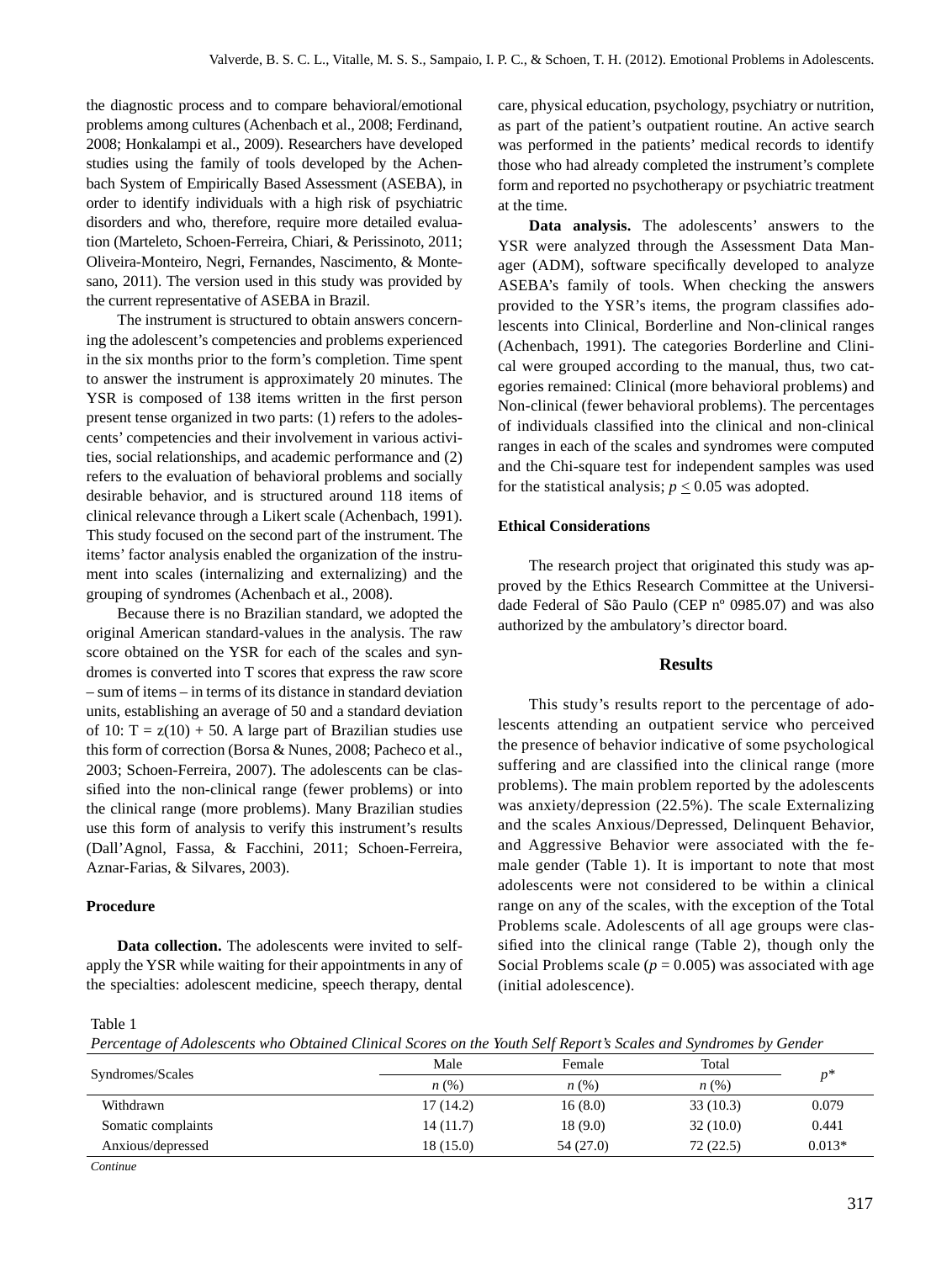Table 1

| Continuation           |                    |                    |                    |          |
|------------------------|--------------------|--------------------|--------------------|----------|
| Syndromes/Scales       | Male               | Female             | Total              | $p^*$    |
|                        | $n\left(\%\right)$ | $n\left(\%\right)$ | $n\left(\%\right)$ |          |
| Social problems        | 20(16.7)           | 36(18.0)           | 56 (17.5)          | 0.761    |
| Thought problems       | 12(10.0)           | 25(12.5)           | 37(11.6)           | 0.498    |
| Attention problems     | 19(15.8)           | 46(23.0)           | 65(20.3)           | 0.123    |
| Delinquent behavior    | 8(6.7)             | 34 (17.0)          | 42(13.1)           | $0.008*$ |
| Aggressive behavior    | 14(11.7)           | 44(22.0)           | 58 (18.1)          | $0.020*$ |
| Internalizing problems | 44 (36.7)          | 91 (45.5)          | 135(42.2)          | 0.121    |
| Externalizing problems | 31(25.8)           | 83 (41.5)          | 114(35.6)          | $0.005*$ |
| Total problems         | 73 (60.8)          | 94 (47.0)          | 167(52.2)          | $0.016*$ |

*Note.*  $*_{p} \leq 0.05$ .

### Tabela 2

*Percentage of Adolescents who Obtained Clinical Scores on the Youth Self Report's Syndromes and Scales by Age Groups*

| Syndromes/Scales              | Inicial<br>$11a13$ anos | Média<br>14 a 16 anos | Final<br>17 e 18 anos | $p^*$    |
|-------------------------------|-------------------------|-----------------------|-----------------------|----------|
|                               | $n\left(\%\right)$      | $n\left(\%\right)$    | $n\left(\%\right)$    |          |
| Withdrawn                     | 5(10.4)                 | 16(9.9)               | 12(10.3)              | 0.973    |
| Somatic complaints            | 8(16.7)                 | 15(9.3)               | 9(8.1)                | 0.235    |
| Anxious/depressed             | 10(20.8)                | 31(19.7)              | 31(27.9)              | 0.232    |
| Social problems               | 16(33.3)                | 21(13.0)              | 19(17.1)              | $0.005*$ |
| Thought problems              | 8(16.7)                 | 17(10.6)              | 12(10.8)              | 0.486    |
| Attention problems            | 8(16.7)                 | 31(19.3)              | 26(23.4)              | 0.557    |
| Delinquent behavior           | 3(6.3)                  | 21(13.0)              | 18(16.2)              | 0.232    |
| Aggressive behavior           | 8(16.7)                 | 28 (17.4)             | 22(19.8)              | 0.843    |
| Internalizing problems        | 19(39.6)                | 61 (37.9)             | 55 (49.5)             | 0.148    |
| <b>Externalizing problems</b> | 13(27.1)                | 56 (34.8)             | 45(40.5)              | 0.253    |
| Total problems                | 21(56.3)                | 73 (54.7)             | 153 (46.8)            | 0.372    |

*Note.*  $*_{p} \leq 0.05$ .

### **Discussion**

The YSR is part of ASEBA, which became the most used and studied screening system assessing emotional and behavioral problems in the world. There are no Brazilian standards for it, even though the ASEBA tools have been used in Brazil for more than ten years. For this reason, the results obtained from Brazilian adolescents are compared to those of North-American adolescents (Marteleto et al., 2011; Rocha, Araújo, & Silvares, 2008; Sarmento, Schoen-Ferreira, Medeiros, & Cintra, 2010), which may lead to less accurate results since the cultural aspect is not taken into account (Achenbach et al., 2008). Different scores are obtained in other countries (Donaldson & Ronan, 2006; Roussos et al., 2001). Achenbach et al. (2008) and Crijnen et al. (1997) state, however, that scores vary more within the same population than among distinct populations. Another problem faced by professionals using the ASEBA screening tools in Brazil is that, until recently, there was no single Brazilian version, though Rocha et al. (2008) showed that the semantic version did not obtain different results.

We note that the instrument used in this study was self-applied by the adolescents while they waited for their consultations and is, therefore, based on their own perceptions. They may have either emphasized or minimized some aspect(s) of their behavior. Even though the YSR is considered a reliable and valid self-reporting tool (Aebi, Metzke, & Steinhausen, 2009; Doyle, Mick, & Biederman, 2007), a complete evaluation should contain data from interviews both with the adolescent and his/her guardian. Such an evaluation is not presented in this study since its objective was not to diagnose psychopathologies but identify individuals with a high risk for psychiatric disorders requiring a more detailed evaluation or differentiated care.

Adolescents are more susceptible to behavioral problems indicative of mental disorders (Burke et al., 2010; Dall'Agnol et al., 2011). These kinds of behaviors should be taken seriously by health workers because they not only significantly interfere in daily life but may also hinder a healthy developmental process, thus hindering evolutionary tasks and entrance into adulthood. Merikangas et al. (2010) stress that mental disorders during adolescence require preventive actions and interventions to be implemented at this age or even during childhood. This study enabled us to collect information concerning emotional and behavioral problems among adolescents who attended an ambulatory service; such information can support the organization and planning of psychological care delivered to patients.

This study's results indicate that all the scales included adolescents classified as clinical (many behaviors indicative of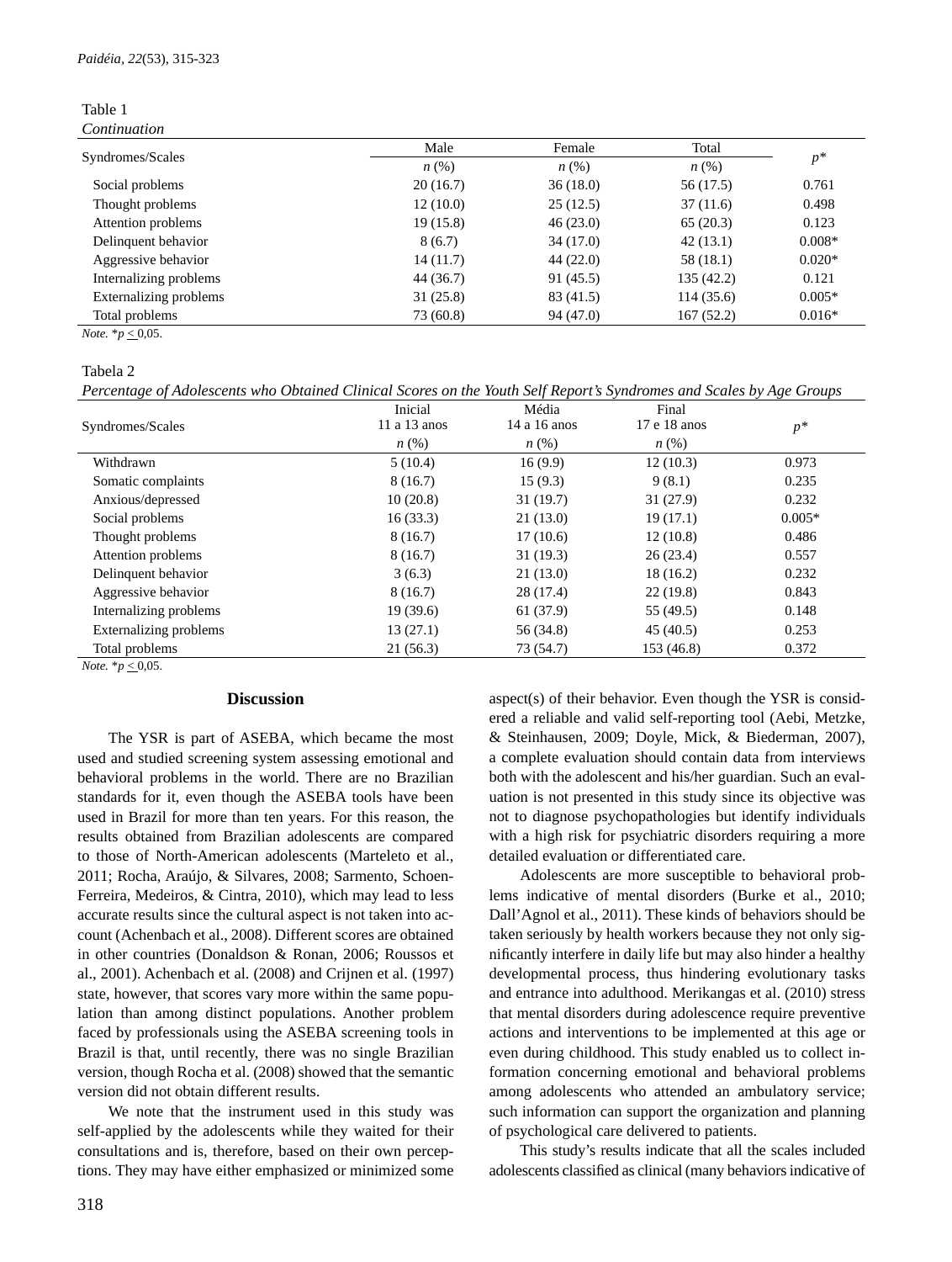problems in that specific domain), which indicates a need for mental health workers in adolescent outpatient services – most adolescent outpatient services do not provide mental health care (Secretaria de Estado da Saúde de São Paulo, 2008) – or when this is not a feasible alternative, the need to refer adolescents to a facility where they can receive proper care.

The Guidelines for Adolescent Preventive Services (AMA, 1997) considers it necessary to inform parents or caregivers about adolescents' physical, social and psychological development, including signs and symptoms indicative of mental disorders. Burke et al. (2010) also deem this guidance important since, in addition to improving intrafamily communication and wellbeing among its members, mental health information may also works as a protective factor. Many parents may consider their children's behavior, such as skipping classes, locking themselves in the bedroom without talking to anyone, and physically attacking other people, as typical of adolescence and not mention it to their health professional. Some health workers may also consider such behaviors typical and see them as being part of "Normal Adolescence Syndrome" (Aberastury et al., 1980), but these may actually be signs of psychopathologies. Parents and guardians need to be aware of what and what not to expect at this age because parents are the ones bringing their children to medical appointments. Despite the adolescents' greater independence and autonomy, adults still are the ones deciding whether help is required, as well as when and where it is required.

Anxious/Depressed was the scale with the highest percentage of adolescents classified in the clinical range, especially girls. This result is compatible with other findings in the literature addressing this subject (American Psychiatric Association [APA], 2002; Merikangas et al., 2010; Orton, Riggs, & Libby, 2009). Even though everyone experiences temporary sadness, for some this feeling has such a strength that it affects social relationships, everyday life, and general well being (Compas et al., 1993). In theses cases, help is required.

According to Costello et al. (2006), adolescence seems to be a period when there is a risk of developing depressive or anxious behavior. Even though genetics may play a role, stressful factors may also trigger such conditions (Kendler, Gardner, & Lichtenstein, 2008). Adolescence requires individuals to face new and stressful situations such as body changes that occur during puberty, reorganization of family roles, social changes arising from the way school is structured, and those changes concerning the need to enter adulthood, such as increased responsibility, choosing an occupation, making commitments, and increased autonomy and independence (Bee & Boyd, 2011). A child may enter adolescence without having developed the skills necessary to cope with this stage's requirements and feel overwhelmed and, consequently, develop depression and/or anxiety.

More so than boys, girls presenting other behavioral problems can also experience depressive symptoms (Hintikka et al., 2009). When girls enter adolescence they become aware of their social gender condition and the differences in the way they are treated (Abramo & Branco, 2005; Bee & Boyd, 2011). Job and social opportunities are different for both genders. The expectations perhaps necessary for the adolescent to adapt to the reality she now faces may be different (Schoen-Ferreira, 2007). These two factors – biological and social – can lead girls to deal with more difficulties during adolescence, triggering depressive or anxious behavior. Social conditions individuals face when entering adolescence are different depending on gender. Female adolescents have fewer opportunities to develop and are more susceptible to depression. Honkalampi et al. (2009) reported significantly higher averages for females on all scales and syndromes; the highest average was obtained on the Anxious/Depressed scale, similar to this study's findings. Although both genders benefit from mental health preventive measures and interventions, the need for programs differentiated by gender in this age group is apparent. Based on this study's findings, services directed to girls should focus more on depression and anxiety.

The frequency with which female adolescents were classified into the clinical range of Delinquent Behavior and Aggressive Behavior was greater than that of male adolescents, a finding that differs from those reported in the literature (Nurmi, 1997; Vasey, Kotov, Frick, & Loney, 2005), though some studies have also found a relationship between the female gender and externalizing problems, often associated with depression (Silva, 2003; Honkalampi et al., 2009). Female adolescents are currently more assertive than male adolescents and many of their behaviors are alike, though girls judge themselves by a different standard. Behaviors considered 'female' such as being withdrawn, shyness, submissiveness and passiveness, still remain in the social imaginary, consequently, girls are judged more rigorously when they act aggressively. A more confident and entrepreneurial behavior is often confused with aggressive behavior because it sometimes hurts, injures or destroys (Silva, 2003). The results suggest there is a need for programs enabling the development of social skills.

The only scale associate with age was Social Problems, in which more adolescents in the initial stage were classified as being in the clinical range. Difficulties in social relationships are common causes of anguish among adolescents (Honkalampi et al., 2009). There is an association between the beginning of puberty and social anxiety, especially among those who develop secondary physical characteristics before their peers (Blumenthal, Leen-Feldner, Trainor, Babson, & Bunaciu, 2009). The beginning of adolescence leads to many changes that mainly affect the child's autonomy (Schoen-Ferreira, 2007; Schulenberg et al., 1997). If once the child felt protected by adults, these same adults pressure her/him to take on responsibilities. There are many changes adolescents may feel unable to cope with. One example is when adolescents enter the fifth grade: new school, many teachers (there is not a single teacher as a reference point), there is a need to make new friends and solve problems by themselves. Up to the fourth grade, the adolescent is part of the older kids group and they know everything about the school, while in the fifth grade, new students become part of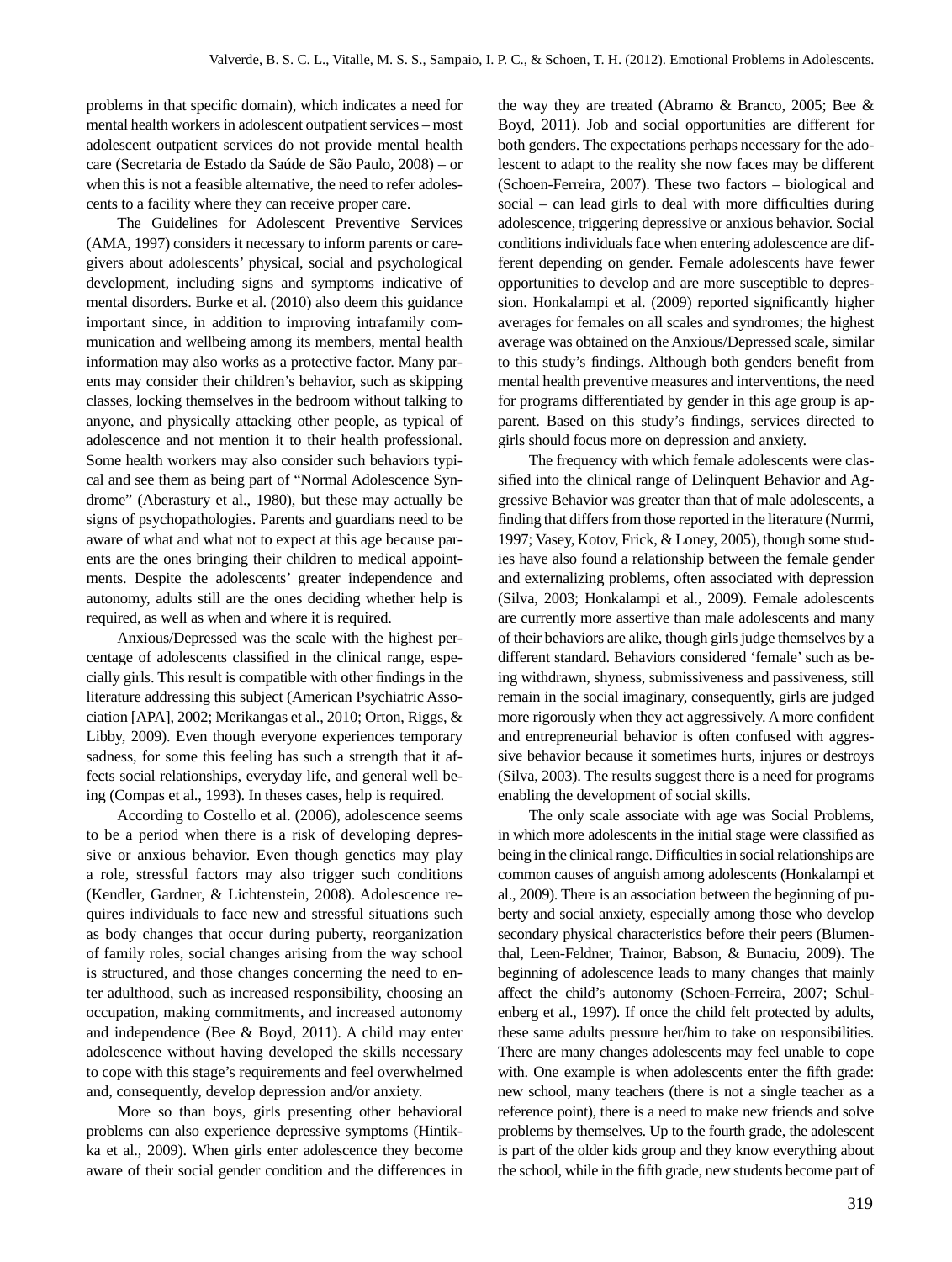the youngest group and do not know how the new school functions. The status of new student is usually less prestigious than that of senior student and the adolescent needs to learn rapidly how to behave in this new academic context. Many parents also start delegating more responsibilities to their children concerning their health, such as going to medical consultations by themselves or taking medication without proper monitoring (Schoen & Vitalle, in press). It is likely that this large number of changes demanded at the beginning of adolescence may trigger more social-related problems.

Few participants in this study were in the final stage of adolescence. Many older adolescents work, which hinders going to outpatient clinics and having routine exams. A facility intending to be inclusive should seek alternative locations, times, and forms of delivering care to meet the needs of this clientele, who usually only seek medical care in urgent/ emergency situations. Mental health workers should organize according to the clientele's needs and characteristics (Schulenberg et al., 1997). Group psychotherapy should include different age groups and care should be provided at different times in order to take into account the patients' school hours. Individual care is usually more flexible and allows better arrangement with school and work hours. The fact that adolescent outpatient services are separated from pediatric and adult outpatient services shows there is a concern to provide a facility specifically for delivering care to adolescents, apart from infants and children. The waiting room itself should have equipment appropriate to this age group, e.g. chairs with appropriate height and magazine content.

The scale comprising the second highest number of adolescents classified in the clinical range was Attention Problems. The tasks adolescents have to perform require conscious and specific focus on certain aspects. The adolescent needs to understand that most tasks require conscious and continuous effort to maintain their attention spam. However, some adolescents seem not to have developed the required skills in the previous stages and fail in the face of such demands (Schoen-Ferreira, 2007). Others do not understand that desire *per se* is not sufficient to perform tasks; tasks need to be done even if they are not enjoyable. Thus, adolescent outpatient services and/or schools should provide psychopedagogy services.

Another aspect that may trigger problem behaviors in the Attention Problems scale is related to sexuality, when adolescents become interested in changes taking place in their bodies and may become bedazzled with themselves and the opposite sex. Every professional caring for adolescents should be qualified to talk with and advise adolescents and their families concerning affective-sexual development (AMA, 1997). If professionals feel uncomfortable in providing such guidance, the service should offer the possibility of providing the consultation jointly with a psychologist.

We observe in studies addressing patients with chronic diseases (Mota et al., 2010; Uema et al., 2006; Väistö et al., 2009; Zashikhina & Hagglof, 2007) that there is a similar or

smaller percentage of adolescents attending outpatient services classified in the YSR's clinical range. However, compared with the control groups (Hintikka et al., 2009), more patients in this study presented behavioral or emotional problems. Hence, professionals working with this age group should, in addition to developing technical skills from their specific field (e.g. medicine, speech therapy, nutrition), also broaden their knowledge concerning cognitive, social, and behavioral development at this age, as well as acquire notions of psychopathology (Cardoso & Loureiro, 2005; Fontes Neto et al., 2005). Problems experienced during the period of adolescence tend to persist throughout adult life to a moderate degree and a high incidence of problems during adolescence is a risk factor for the emergence of psychiatric disorders in adulthood (Honkalampi et al., 2009; Welham et al., 2009).

## **Conclusion**

We verified that  $10\%$  to  $22.5\%$  of the studied adolescents presented problems in some emotional area that required a more detailed evaluation. This study's findings do not indicate adolescence is necessarily a turbulent and tense period. The main behavioral and emotional problems reported by the adolescents attending the outpatient service were related to Anxious/Depressed (22.5%), Attention Problems (20.3%) and Aggressive Behavior (18.1%). Social Problems were associated with the beginning of adolescence (11 to 13 years old).

Scientific studies addressing adolescence indicate the need for professionals from different health fields to pay attention to the development of adolescents in order to understand the range of biopsychosocial changes that take place after puberty (Vitalle et al., 2010). Health workers should be attentive to the characteristics inherent to this age group and be sensitive to the difficulties adolescents and their families face and also share the responsibility for caring for the adolescent's health with all those involved: the adolescent, family and the health staff. Psychologists are important professionals who not only offer different types of services, but also participate in meetings/supervision in other health fields and are able to share knowledge concerning behavioral and emotional problems and human development.

Since adolescents are often cared for by pediatric specialists or referred to adult services, there are issues specific to this phase, especially those related to psychosocial development and psychopathologies, that need to be disseminated and become known. Some needs, whether they are related to routine consultations, with or without physical and/or emotional problems, or related to the prevention of potential problems, require a new approach from health workers caring for adolescents. The development of a new *modus operandi* in clinical care provided to adolescents should include the cooperation of different health fields, including Psychology, supported on scientific knowledge and on a proposition to enable the integral development of human beings (Vitalle et al., 2010).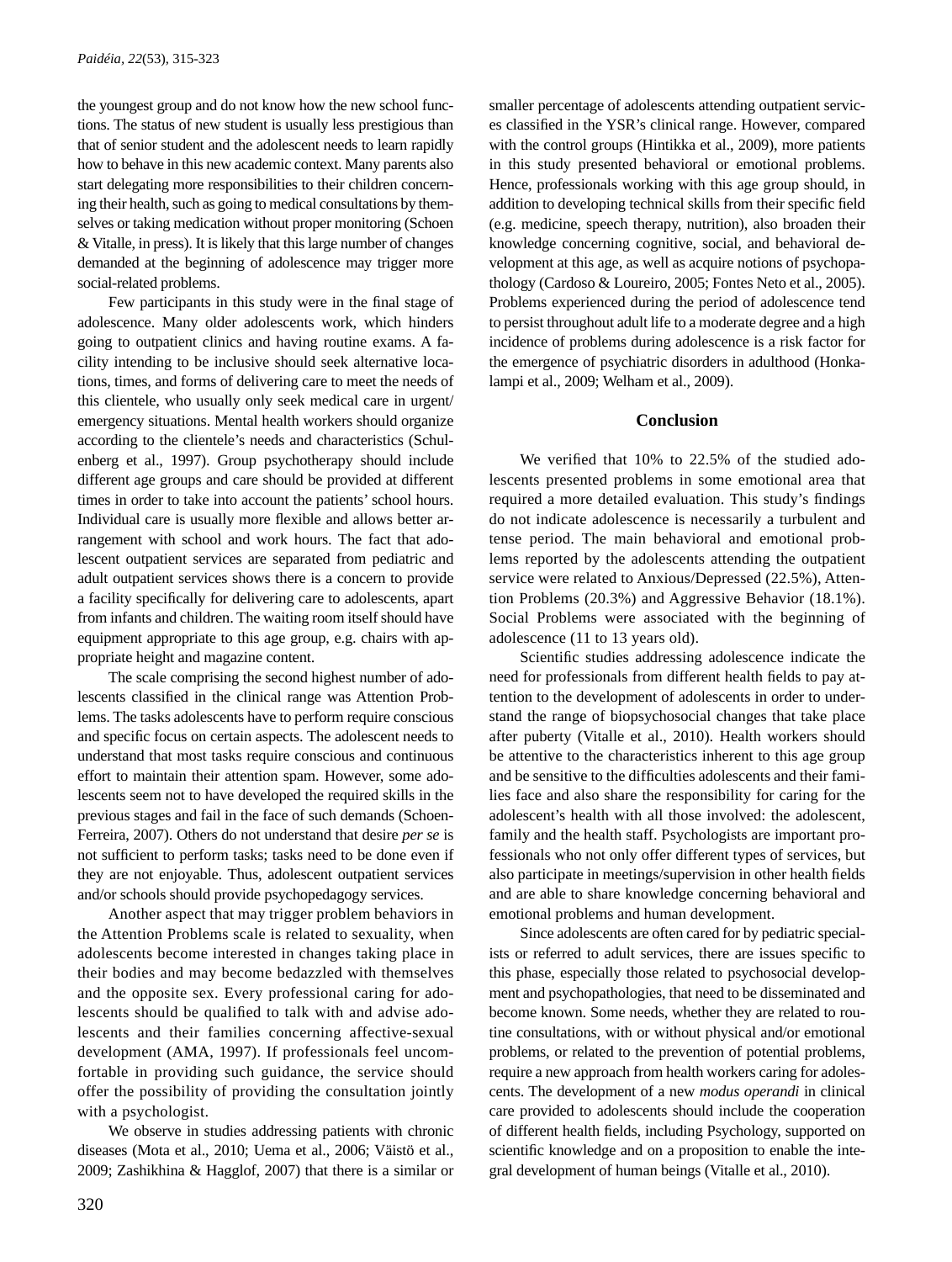It is worth noting that the data refer to the results obtained in a screening tool adolescents completed in an ambulatory's waiting room, that is, the respondents may not have the necessary maturity to observe themselves and identify some behavioral and emotional problems. This study used only the answers provided by the adolescents, which may minimize or maximize the importance of their behavior. It would be interesting to verify whether the parents or guardians also perceive the same behavioral problems reported by their children or if they perceive even other problems the adolescent may not have perceived or reported. Likewise, it would be interesting to verify in the respondents' medical records whether the health workers have ever made any observation concerning behavioral or emotional conditions. Additionally, those adolescents classified in the YSR's clinical range could undergo a more specific evaluation that would either support or rule out information provided in the outpatient waiting room. Finally, this is a cross-sectional study that may have a longitudinal follow-up if the routine of applying the instrument during the adolescents' future return visits is kept.

## **References**

- Aberastury, A., Knobel, M., Ferrer, E. S. L., Goldstein, R. Z., Jarast, S. G., Kalina, E., Paz, L. R., & Rolla, E. H. (1980). *Adolescência*. Porto Alegre: Artes Médicas.
- Abramo, H. W., & Branco, P. P. M. (2005). *Retratos da juventude brasileira: Análises de uma pesquisa nacional*. São Paulo: Fundação Perseu Abramo.
- Achenbach, T. M. (1991). *Integrative guide for the 1991 CBCL/4-18, YSR, and TRF profiles.* Burlington, VT: University of Vermont.
- Achenbach, T. M., Becker, A., Döpfner, M., Heiervang, E., Roessner, V., Steinhausen, H.-C., & Rothenberger, A. (2008). Multicultural assessment of child and adolescent psychopathology with ASEBA and SDQ instruments: Research findings, applications, and future directions. *Journal of Child Psychology and Psychiatry, 49*(3), 251- 275. doi:10.1111/j.1469-7610.2007.01867.x
- Achenbach, T. M., & Edelbrock, C. S. (1981). Behavioral problems and competencies reported by parents of normal and disturbed children ages four through sixteen. *Monographs of the Society for Research in Child Development, 46*(1), 1-82. doi:10.2307/1165983
- Aebi, M., Metzke, C. W., & Steinhausen, H.-C. (2009). Prediction of major affective disorders in adolescents by self-report measures. *Journal of Affective Disorders, 115*(1-2), 140-149. doi:10.1016/j.jad.2008.09.017
- American Medical Association. (1997). *Guidelines for adolescent preventive services*. Chicago: AMA. Retrieved March 1, 2011, from http://www.ama-assn. org/ama1/pub/upload/mm/39/gapsmono.pdf
- American Psychiatric Association. (2000). *DSM-IV-R: Diagnostic and statistical manual of mental disorders*. Washington: APA.
- Bee, H., & Boyd, D. (2011). *A criança em desenvolvimento* (C. Monteiro, Trad., 12a ed.). Porto Alegre: Artes Médicas.
- Blumenthal, H., Leen-Feldner, E. W., Trainor, C. D., Babson, K. A., & Bunaciu, L. (2009). Interactive roles of pubertal timing and peer relations in predicting social anxiety symptoms among youth. *Journal of Adolescent Health, 44*(4), 401-403. doi:10.1016/j.jadohealth.2008.08.023
- Borsa, J. C., & Nunes, M. L. T. (2008). Concordância parental sobre problemas de comportamento infantil através do CBCL. *Paidéia (Ribeirão Preto), 18*(40), 317- 330. doi:10.1590/S0103-863X2008000200009
- Burke, K., Brennan, L., & Roney, S. (2010). A randomised controlled trial of the efficacy of the ABCD Parenting Young Adolescents Program: Rationale and methodology. *Child and Adolescent Psychiatry and Mental Health, 4*, 22. doi:10.1186/1753-2000-4-22
- Cardoso, C. L., & Loureiro, S. R. (2005). Problemas comportamentais e stress em crianças com ansiedade frente ao tratamento odontológico. *Estudos de Psicologia (Campinas), 22*(1), 5-12. doi:10.1590/S0103 -166X2005000100002.
- Compas, B. E., Ey, S., & Grant, K. E. (1993). Taxonomy, assessment, and diagnosis of depression during adolescence. *Psychological Bulletin, 114*(2), 323-344. doi:10.1037/0033-2909.114.2.323
- Costello, E. J., Foley, D. L., & Angold, A. (2006). 10-year research update review: The epidemiology of child and adolescent psychiatric disorders: II. Developmental epidemiology. *Journal of the American Academy of Child & Adolescent Psychiatry, 45*(1), 8-25. doi:10.1097/01.chi.0000184929.41423.c0
- Crijnen, A. A. M., Achenbach, T. M., & Verhulst, F. C. (1997). Comparisons of problems reported by parents of children in 12 cultures: Total problems, externalizing, and internalizing. *Journal of the American Academy of Child & Adolescent Psychiatry, 36*(9), 1269-1277. doi:10.1097/00004583-199709000-00020
- Dall'Agnol, M. M., Fassa, A. C. G., & Facchini, L. A. (2011). Child and adolescent labor and smoking: A cross-sectional study in southern Brazil. *Cadernos de Saúde Pública, 27*(1), 46-56. doi:10.1590/S0102-311X2011000100005
- Dallo, L., & Martins, R. A. (2011). Uso de álcool entre adolescentes escolares: Um estudo-piloto. *Paidéia (Ribeirão Preto), 21*(50), 329-334. doi:10.1590/S0103-863X2011000300005
- Donaldson, S. J., & Ronan, K. R. (2006). The effects of sports participation on young adolescents' emotional well-being. *Adolescence, 41*(162), 369-89.
- Doyle, R., Mick, E., & Biederman, J. (2007). Convergence between the Achenbach Youth Self-Report and structured diagnostic interview diagnoses in ADHD and non-ADHD youth. *Journal of Nervous and Mental Disease, 195*(4), 350-352. doi:10.1097/01.nmd.0000253732.79172.43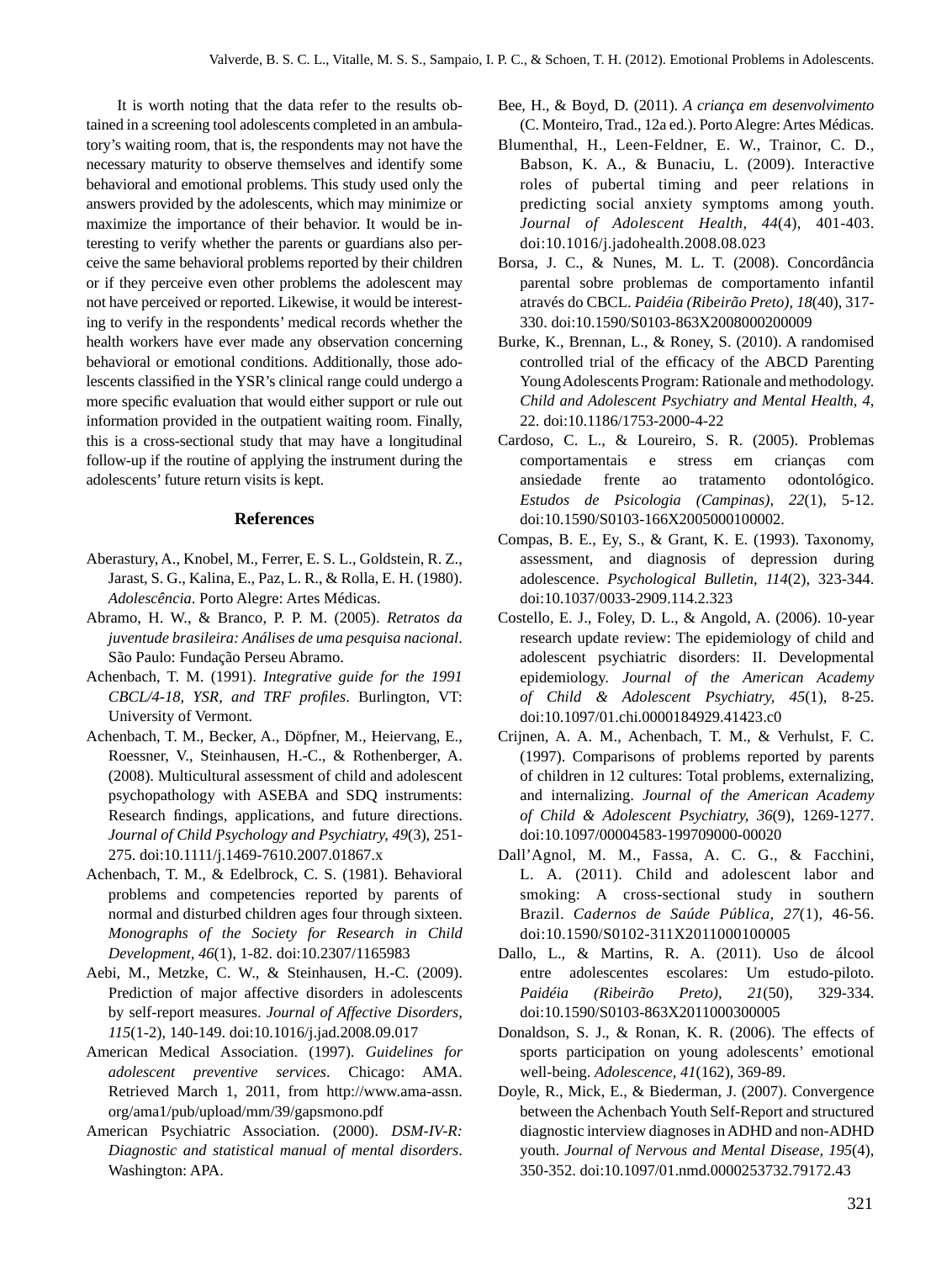- Ferdinand, R. F. (2008). Validity of the CBCL/YSR DSM-IV scales anxiety problems and affective problems. *Journal of Anxiety Disorders, 22*(1), 126-134. doi:10.1016/j.janxdis.2007.01.008
- Fontes Neto, P. T. L., Weber, M. B., Fortes, S. D., Cestari, T. F., Escobar, G. F., Mazotti, N., Barzenski, B., Silva, T. L., Soirefmann, M., & Pratti, C. (2005). Avaliação dos sintomas emocionais e comportamentais em crianças portadoras de dermatite atópica. *Revista de Psiquiatria do Rio Grande do Sul, 27*(3), 279-291. doi:10.1590/S0101-81082005000300007
- Giannakopoulos, G., Tzavara, C., Dimitrakaki, C., Ravens-Sieberer, U., & Tountas, Y. (2010). Adolescent health care use: Investigating related determinants in Greece. *Journal of Adolescence, 33*(3), 477-485. doi:10.1016/j.adolescence.2009.06.003
- Høie, B., Sommerfelt, K., Waaler, P. E., Alsaker, F. D., Skeidsvoll, M. D., & Mykletun, A. (2006). Psychosocial problems and seizure-related factors in children with epilepsy. *Developmental Medicine & Child Neurology, 48*(3), 213-219. doi:10.1017/S0012162206000454
- Hintikka, J., Tolmunen, T., Rissanen, M.-L., Honkalampi, K., Kylmä, J., & Laukkanen, E. (2009). Mental disorders in self-cutting adolescents. *Journal of Adolescent Health, 44*(5), 464-467. doi:10.1016/j.jadohealth.2008.10.003
- Honkalampi, K., Tolmunen, T., Hintikka, J., Rissanen, M.-L., Kylmä, J., & Laukkanen, E. (2009). The prevalence of alexithymia and its relationship with Youth Self-Report problem scales among Finnish adolescents. *Comprehensive Psychiatry, 50*(3), 263-268. doi:10.1016/j.comppsych.2008.08.007
- Kendler, K. S., Gardner, C. O., & Lichtenstein, P. (2008). A developmental twin study of symptoms of anxiety and depression: Evidence for genetic innovation and attenuation. *Psychological Medicine, 38*(11), 1567-1575. doi:10.1017/S003329170800384X
- Marteleto, M. R. F., Schoen-Ferreira, T. H., Chiari, B. M., & Perissinoto, J. (2011). Problemas de comportamento em crianças com transtorno autista. *Psicologia: Teoria e Pesquisa, 27*(1), 5-12. doi:10.1590/S0102-37722011000100002
- Merikangas, K. R., He, J.-P., Burstein, M., Swanson, S. A., Avenevoli, S., Cui, L., Benjet, C., Georgiades, K., & Swendsen, J. (2010). Lifetime prevalence of mental disorders in U.S. adolescents: Results from the National Comorbidity Survey Replication-Adolescent Supplement (NCS-A). *Journal of the American Academy of Child & Adolescent Psychiatry, 49*(10), 980-989. doi:10.1016/j.jaac.2010.05.017
- Mota, E. R., Bertola, D. R., Kim, C. A., & Teixeira, M. C. T. V. (2010). Alterações comportamentais na Síndrome de Noonan: Dados preliminares brasileiros. *Revista Latinoamericana de Psicología, 42*(1), 87-95.
- Nurmi, J.-E. (1997). Self-definition and mental health during adolescence and young adulthood. In J. Schulenberg, J. L. Maggs, & K. Hurrelman (Eds.), *Health risks and developmental transitions during adolescence* (pp. 395-419). Cambridge, United Kingdom: Cambridge University Press.
- Oliveira-Monteiro, N. R., Negri, M., Fernandes, A. O., Nascimento, J. O. G., & Montesano, F. T. (2011). Gravidez e maternidade de adolescentes: Fatores de risco e de proteção. *Revista Brasileira de Crescimento e Desenvolvimento Humano, 21*(2), 198-209.
- Orton, H. D., Riggs, P. D., & Libby, A. M. (2009). Prevalence and characteristics of depression and substance use in a U.S. child welfare sample. *Children and Youth Services Review, 31*(6), 649-653. doi:10.1016/j.childyouth.2008.12.005
- Pacheco, J., Alvarenga, P., Reppold, C., Piccinini, C. A., & Hutz, C. S. (2005). Estabilidade do comportamento antissocial na transição da infância para a adolescência: Uma perspectiva desenvolvimentista. *Psicologia: Reflexão Crítica, 18(1), 55-61.* doi:10.1590/S0102-79722005000100008
- Pacheco, M. E. M. S., Vitalle, M. S. S., Montesano, F. T., & Pedromônico, M. R. M. (2003). Problemas de comportamento em adolescentes: Estudo exploratório em ambulatório de adolescência clínica. *Revista Paulista de Pediatria, 21*(2), 76-82.
- Rocha, M. M., Araújo, L. G. S., & Silvares, E. F. M. (2008). Um estudo comparativo entre duas traduções brasileiras do Inventário de Auto-avaliação para Jovens (YSR). *Psicologia: Teoria e Prática, 10*(1), 14-24.
- Roussos, A., Francis, K., Zoubou, V., Kiprianos, S., Prokopiou, A., & Richardson, C. (2001). The standardization of Achenbach's Youth Self-Report in Greece in a national sample of high school students. *European Child & Adolescent Psychiatry, 10*(1), 47-53. doi:10.1007/s007870170046
- Schoen, T. H., & Vitalle, M. S. S. (no prelo). Negligência e violência psicológica. In *Manual de pediatria*. Barueri, SP: Manole.
- Schoen-Ferreira, T. H. (2007). *A adolescência e a identidade: Uma proposta de intervenção.* Unpublished doctoral thesis, Universidade Federal de São Paulo, São Paulo.
- Schoen-Ferreira, T. H., Aznar-Farias, M., & Silvares, E. F. M. (2003). A construção da identidade em adolescentes: Um estudo exploratório. *Estudos de Psicologia (Natal), 8*(1), 107-115. doi:10.1590/S1413-294X2003000100012
- Schulenberg, J., Maggs, J. L., & Hurrelmann, K. (1997). Negotiating developmental transitions during adolescence and young adulthood: Health risks and opportunities. In J. Schulenberg, J. L. Maggs, & K. Hurrelman (Eds.). *Health risks and developmental transitions during adolescence* (pp. 01-19). Cambridge, United Kingdom: Cambridge University Press.